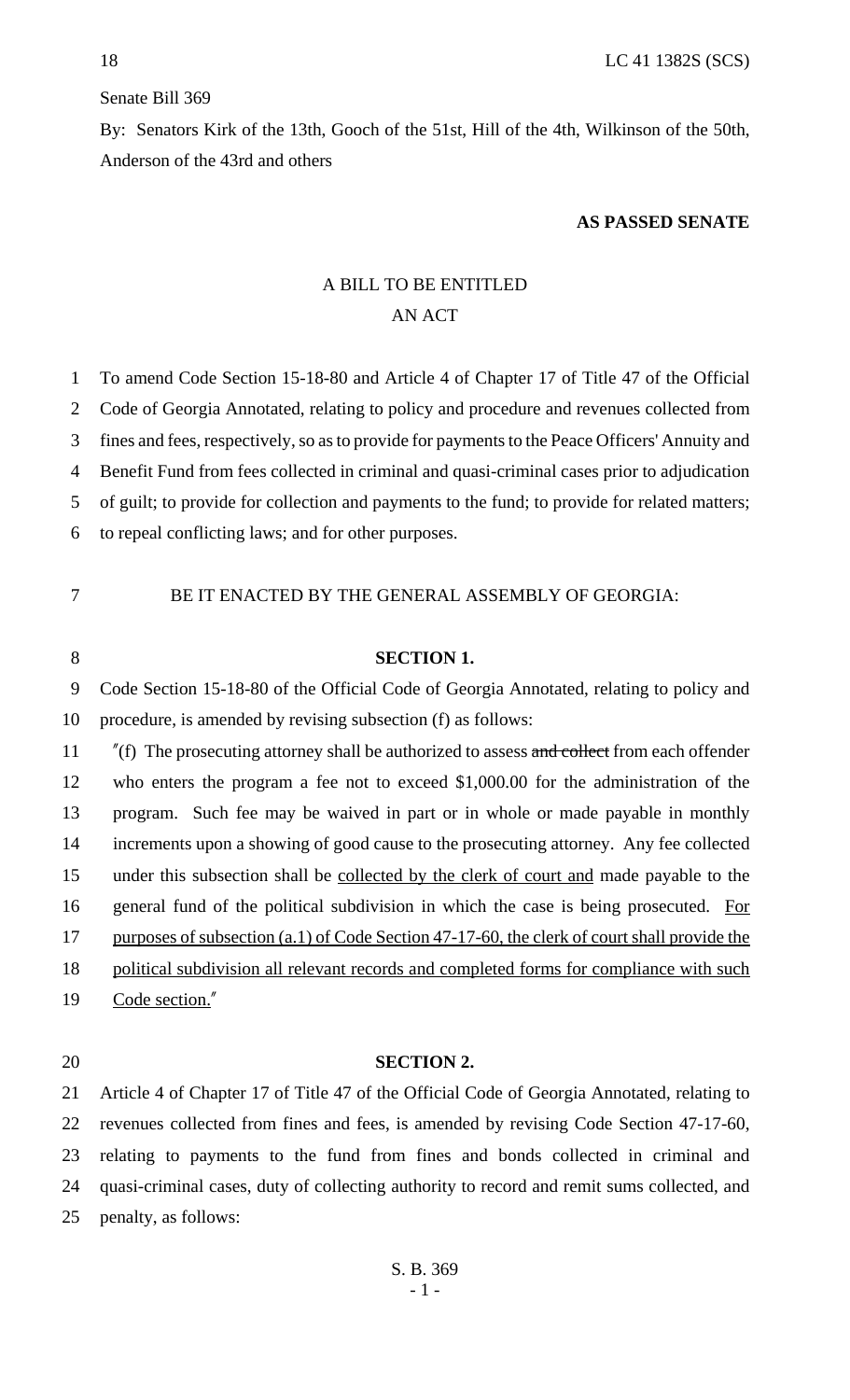"47-17-60. (a) A portion of each fine collected and each bond forfeited and collected in any criminal or quasi-criminal case for violation of state statutes, county ordinances, or municipal ordinances, which case is before any court or tribunal in this state, shall be paid to the secretary-treasurer according to the following schedule: (1) Three dollars for any fine or bond forfeiture of more than \$4.00, but not more than \$25.00; (2) Four dollars for any fine or bond forfeiture of more than \$25.00, but not more than \$50.00; (3) Five dollars for any fine or bond forfeiture of more than \$50.00, but not more than \$100.00; (4) Five percent of any fine or bond forfeiture of more than \$100.00. For purposes of determining amounts to be paid to the secretary-treasurer, the amount of the fine or bond collected shall be deemed to include costs. The amounts provided for shall 40 be paid to the secretary-treasurer before the payment of any costs or any claim whatsoever against such fine or forfeiture. The collecting authority shall pay such amounts to the secretary-treasurer on the first day of the month following that in which they were collected or at such other time as the board may provide. With such payment there shall be filed an acceptable form which shows the number of cases in each of the above categories and the amounts due in each category. It shall be the duty of the collecting authority to keep accurate records of the amounts due the board so that the records may be audited or inspected at any time by any representative of the board under its direction. Sums remitted to the secretary-treasurer under this Code section shall be used as provided for elsewhere in this chapter. (a.1) Five dollars of each fee collected prior to adjudication of guilt for purposes of pretrial diversion pertaining to any criminal or quasi-criminal case for violation of state statutes, county ordinances, or municipal ordinances as provided for in subsection (f) of Code 53 Section 15-18-80, which case is before any court or tribunal in this state, shall be paid to 54 the secretary-treasurer. The political subdivision as provided for in subsection (f) of Code 55 Section 15-18-80 shall pay such amounts to the secretary-treasurer on the first day of the month following that in which they were collected or at such other time as the board may 57 provide. With such payment there shall be filed an acceptable form from the clerk of court 58 which shows the number of cases in each of the above categories and the amounts due in each category. It shall be the duty of the clerk of court to keep accurate records of the amounts due the board so that the records may be audited or inspected at any time by any representative of the board under its direction. Sums remitted to the secretary-treasurer under this Code section shall be used as provided for elsewhere in this chapter.